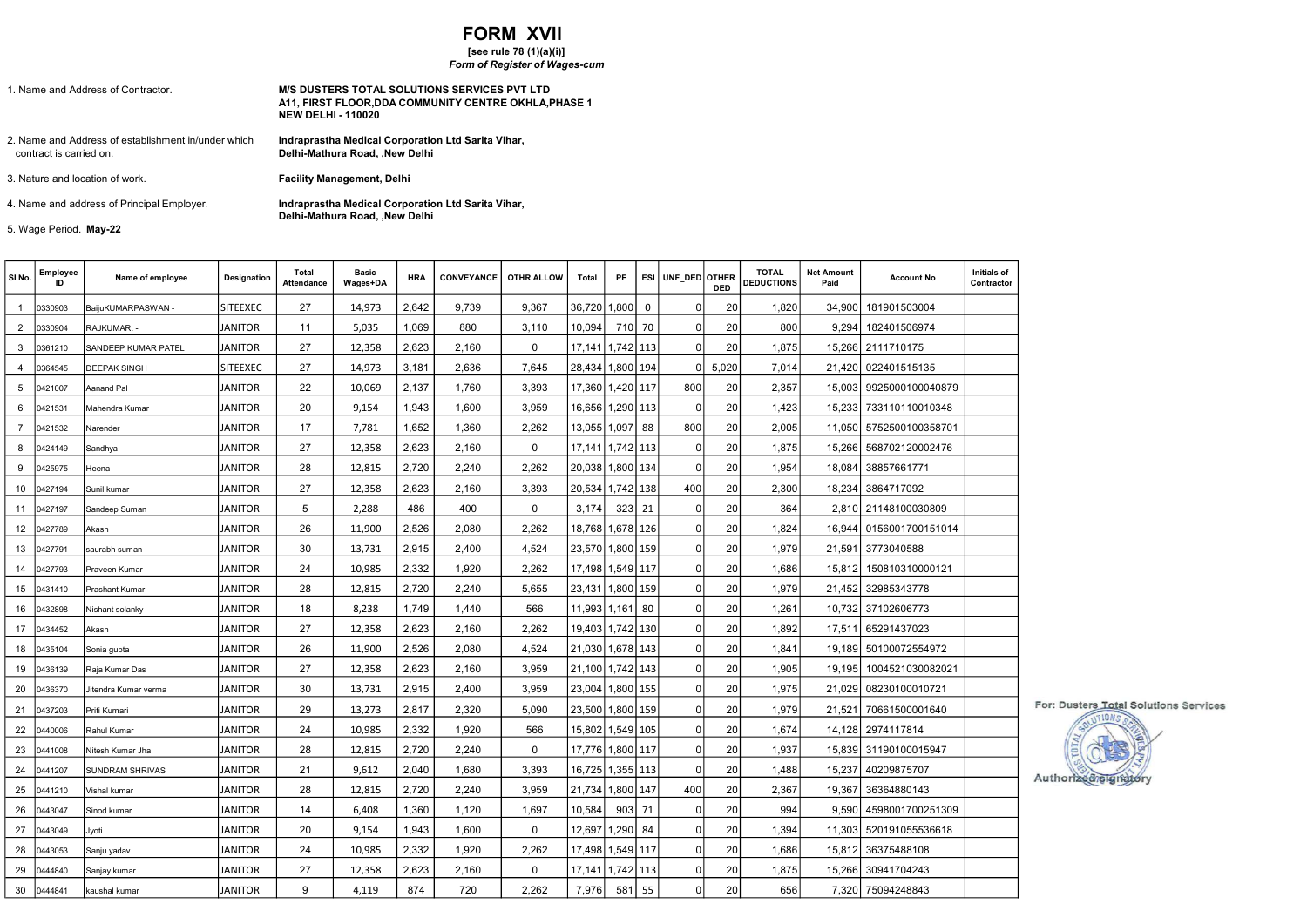| 31 | 0444849    | Rajani               | JANITOR         | 24             | 10,985 | 2,332 | 1,920 | 566         |        | 15,802 1,549 105     | $\overline{0}$ | 20                   | 1,674 |        | 14,128 919010039904816    |                                         |
|----|------------|----------------------|-----------------|----------------|--------|-------|-------|-------------|--------|----------------------|----------------|----------------------|-------|--------|---------------------------|-----------------------------------------|
|    | 32 0444853 | niketa kumari        | JANITOR         | 20             | 9,154  | 1,943 | 1,600 | 566         |        | 13,262 1,290  88     | $\Omega$       | 20                   | 1,398 |        | 11,864 38856016776        |                                         |
| 33 | 0445999    | renu arya            | JANITOR         | $\overline{7}$ | 3,204  | 680   | 560   | 566         | 5,009  | 452 34               |                | 20<br>$\overline{0}$ | 506   |        | 4,503 88530100008254      |                                         |
| 34 | 0447995    | Rohit kumar          | JANITOR         | 26             | 11,900 | 2,526 | 2,080 | 6,786       |        | 23,292 1,678 160     | $\mathbf 0$    | 20                   | 1,858 | 21,434 | 0264104000357937          |                                         |
| 35 | 0449196    | Karishma             | JANITOR         | 22             | 10,069 | 2,137 | 1,760 | 3,959       |        | 17,925   1,420   122 | $\Omega$       | 20                   | 1,562 |        | 16,363 3653224461         |                                         |
| 36 | 0449198    | neha                 | JANITOR         | 25             | 11,442 | 2,429 | 2,000 | 3,959       |        | 19,830  1,613  134   | 0              | 20                   | 1,767 |        | 18,063   2258000100311164 |                                         |
| 37 | 0449746    | roma kumari          | JANITOR         | 8              | 3,662  | 777   | 640   | $\mathbf 0$ | 5,079  | $516$ 34             | 400            | 20                   | 970   |        | 4,109 3555303252          |                                         |
| 38 | 0452533    | Aarti kumari         | JANITOR         | 14             | 6,408  | 1,360 | 1,120 | 1,697       | 10,584 | 903 71               | $\Omega$       | 20                   | 994   |        | 9,590 166822010001215     |                                         |
| 39 | 0452535    | Dolly Rathore        | JANITOR         | 18             | 8,238  | 1,749 | 1,440 | 1,697       |        | 13,124   1,161   88  | $\Omega$       | 20                   | 1,269 |        | 11,855 689302120006679    |                                         |
| 40 | 0456625    | Ankur                | JANITOR         | 15             | 6,865  | 1,457 | 1,200 | 566         | 10,088 | 968 67               | $\mathbf 0$    | 20                   | 1,055 | 9,033  | 35649926309               |                                         |
| 41 | 0456626    | Ramjano              | JANITOR         | 23             | 10,527 | 2,235 | 1,840 | 566         |        | 15,167   1,484   100 | $\Omega$       | 20                   | 1,604 |        | 13,563 40656111774        |                                         |
| 42 | 0456627    | Manju                | JANITOR         | 25             | 11,442 | 2,429 | 2,000 | 1,697       |        | 17,568 1,613 117     | $\Omega$       | 20                   | 1,750 |        | 15,818 40033288638        |                                         |
| 43 | 0456632    | Km Abhilasha Bharti  | JANITOR         | 20             | 9,154  | 1,943 | 1,600 | 566         |        | 13,262 1,290 88      | $\Omega$       | 20                   | 1,398 |        | 11,864 712102120001358    |                                         |
|    | 44 0458062 | Amarnath ram         | JANITOR         | 22             | 10,069 | 2,137 | 1,760 | 1,131       |        | 15,098 1,420 101     | $\Omega$       | 20                   | 1,541 |        | 13,557   160422010000695  |                                         |
| 45 | 0459231    | Suresh Kumar         | JANITOR         | 27             | 12,358 | 2,623 | 2,160 | 6,221       |        | 23,362   1,742   160 | $\Omega$       | 20                   | 1,922 |        | 21,440 11050100223637     |                                         |
| 46 | 0459237    | Suhaib               | JANITOR         | 22             | 10,069 | 2,137 | 1,760 | 1,131       |        | 15,098 1,420 101     | $\Omega$       | 20                   | 1,541 |        | 13,557 44630100003978     |                                         |
| 47 | 0459246    | sah Alam raza        | JANITOR         | 16             | 7,323  | 1,554 | 1,280 | 566         |        | 10,723 1,032 71      | $\Omega$       | 20                   | 1,123 |        | 9,600 602910110005026     |                                         |
| 48 | 0459250    | Sailesh Kumar        | JANITOR         | 27             | 12,358 | 2,623 | 2,160 | 2,262       |        | 19,403  1,742  130   | $\Omega$       | 20                   | 1,892 |        | 17,511 13972193000210     |                                         |
| 49 | 0459251    | Aryan singh          | JANITOR         | 22             | 10,069 | 2,137 | 1,760 | 6,221       |        | 20,188 1,420 139     | $\Omega$       | 20                   | 1,579 |        | 18,609 770818210015381    |                                         |
|    | 50 0459338 | pramod Kumar         | JANITOR         | 26             | 11,900 | 2,526 | 2,080 | 2,828       |        | 19,334 1,678 130     | 0              | 20                   | 1,828 |        | 17,506 35579562439        |                                         |
| 51 | 0459339    |                      | JANITOR         | 22             | 10,069 | 2,137 | 1,760 | $\mathbf 0$ |        | 13,967 1,420  92     |                | 20<br>$\overline{0}$ | 1,532 |        | 12,435 0156001700129291   |                                         |
|    |            | Deepak maddheshiya   |                 |                |        |       |       |             |        |                      | $\mathbf 0$    |                      |       |        |                           |                                         |
| 52 | 0460600    | Rishi Kumar          | JANITOR         | 22<br>17       | 10,069 | 2,137 | 1,760 | 0           |        | 13,967 1,420  92     | $\mathbf 0$    | 20                   | 1,532 |        | 12,435 90142210026820     |                                         |
| 53 | 0460602    | Reena                | JANITOR         |                | 7,781  | 1,652 | 1,360 | 566         |        | 11,358 1,097 75      |                | 20                   | 1,192 |        | 10,166 2591108009936      |                                         |
| 54 | 0460618    | Kumari priti sagar   | JANITOR         | 27             | 12,358 | 2,623 | 2,160 | 2,828       |        | 19,969  1,742  134   |                | 20<br>$\overline{0}$ | 1,896 |        | 18,073 52190051522059     |                                         |
| 55 | 0460625    | kajal Kumari         | JANITOR         | 27             | 12,358 | 2,623 | 2,160 | 566         |        | 17,706   1,742   117 | $\Omega$       | 20                   | 1,879 |        | 15,827 568702120007756    |                                         |
| 56 | 0460628    | Eklima khatun        | <b>JANITOR</b>  | 27             | 12,358 | 2,623 | 2,160 | 3,393       |        | 20,534 1,742 138     | 0              | 20                   | 1,900 |        | 18,634 684102010013008    |                                         |
| 57 | 0460649    | Rupa kumari          | JANITOR         | 26             | 11,900 | 2,526 | 2,080 | 3,959       |        | 20,465 1,678 138     | $\Omega$       | 20                   | 1,836 |        | 18,629 0156001700159548   |                                         |
| 58 | 0460653    | Sitanjali verma      | JANITOR         | 24             | 10,985 | 2,332 | 1,920 | $\mathbf 0$ |        | 15,236  1,549  100   | 400            | 20                   | 2,069 |        | 13,167 420202120003777    |                                         |
| 59 | 0461191    | Kamlesh Kumar Gautam | <b>SITEEXEC</b> | 16             | 8,873  | 1,885 | 1,562 | 2,780       |        | 15,099 1,252   102   | 0              | 20                   | 1,374 |        | 13,725 2218397187         |                                         |
| 60 | 0461217    | Kiran shah           | JANITOR         | 27             | 12,358 | 2,623 | 2,160 | 566         |        | 17,706  1,742  117   | $\Omega$       | 20                   | 1,879 |        | 15,827 34255158599        |                                         |
| 61 | 0461633    | Jyoti                | JANITOR         | $\overline{7}$ | 3,204  | 680   | 560   | 566         | 5,009  | 452 34               | 400            | 20                   | 906   |        | 4,103 59072332672         |                                         |
|    | 62 0462401 | Yuvraj               | <b>JANITOR</b>  | 26             | 11,900 | 2,526 | 2,080 | 566         |        | 17,072 1,678 113     | $\overline{0}$ | 20                   | 1,811 |        | 15,261 34147235740        |                                         |
| 63 | 0462403    | Rahul Kumar          | JANITOR         | 24             | 10,985 | 2,332 | 1,920 | 2,262       |        | 17,498 1,549 117     | $\Omega$       | 20                   | 1,686 |        | 15,812 347501501311       |                                         |
| 64 | 0462406    | Kumari Sunita        | JANITOR         | 26             | 11,900 | 2,526 | 2,080 | 3,393       |        | 19,899   1,678   134 |                | 20<br>$\overline{0}$ | 1,832 |        | 18,067 32582527071        |                                         |
| 65 | 0466925    | vivek kumar          | <b>JANITOR</b>  | 22             | 10,069 | 2,137 | 1,760 | 1,697       |        | 15,663   1,420   105 |                | 0 <br>20             | 1,545 |        | 14,118 272812010000338    |                                         |
|    | 66 0466927 | Hina                 | <b>JANITOR</b>  | 23             | 10,527 | 2,235 | 1,840 | 2,262       |        | 16,864   1,484   113 | $\Omega$       | 20                   | 1,617 |        | 15,247 5076100100002633   |                                         |
| 67 | 0466929    | Anjali               | JANITOR         | 4              | 1,831  | 389   | 320   | 0           | 2,539  | 258 17               | 0              | 20                   | 295   |        | 2,244 40934168158         |                                         |
| 68 | 0466930    | poonam               | JANITOR         | 21             | 9,612  | 2,040 | 1,680 | 3,959       |        | 17,291 1,355 118     | 800            | 20                   | 2,293 |        | 14,998 36712609961        |                                         |
|    | 69 0466933 | Anjali Kumari        | JANITOR         | 23             | 10,527 | 2,235 | 1,840 | 2,828       |        | 17,429 1,484 117     | $\Omega$       | 20                   | 1,621 |        | 15,808 34853763800        | For: Dusters Total Solutions Services P |
| 70 | 0467907    | Manoj Kumar          | JANITOR         | 28             | 12,815 | 2,720 | 2,240 | 2,262       |        | 20,038 1,800 134     |                | 1,630<br>01          | 3,564 |        | 16,474 50762121013684     |                                         |
| 71 | 0467911    | pravin kumar         | JANITOR         | 26             | 11,900 | 2,526 | 2,080 | 2,262       |        | 18,768 1,678 126     | $\Omega$       | 20                   | 1,824 |        | 16,944 708090839179310    |                                         |
|    | 72 0467912 | Lucky ali            | <b>JANITOR</b>  | 22             | 10,069 | 2,137 | 1,760 | 566         |        | 14,532 1,420  96     | $\Omega$       | 20                   | 1,536 |        | 12,996 40620804215        | Authorized signato                      |
|    | 73 0468950 | Saroj kumar          | <b>JANITOR</b>  | 26             | 11,900 | 2,526 | 2,080 | 1,697       |        | 18,203 1,678 121     | $\mathbf 0$    | 20                   | 1,819 |        | 16,384 5146764571         |                                         |
|    |            |                      |                 |                |        |       |       |             |        |                      |                |                      |       |        |                           |                                         |